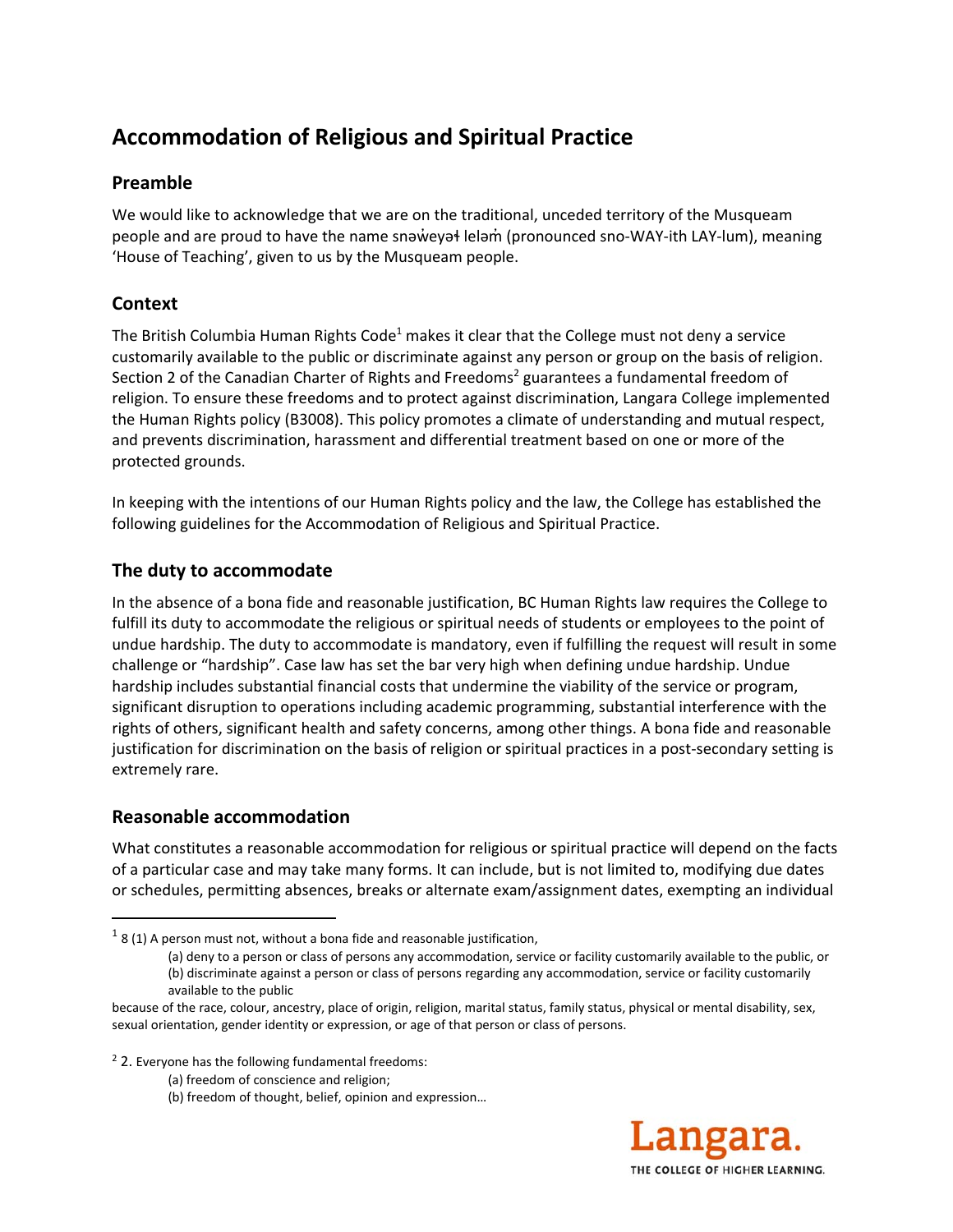from handling or consuming certain food stuffs, permitting religious or spiritual attire and adornment (including modesty of dress) or allowing for ablution etc. Generally, the College must be willing to modify or relax certain requirements, if such modification is necessary to alleviate an adverse effect of the requirement on the individual or group.

Religious and spiritual accommodation requirements do not apply to requests based on personal preferences or those that stem from non-religious/spiritual interests such as culture, heritage or politics. For example, weddings, births, cultural events, family obligations, or other similar commitments are not normally considered religious or spiritual practices. Keep in mind however, that "religion" and "spiritual practice" are broad and somewhat fluid concepts, and there are many more religions, creeds and practices than many of us are familiar with.

## **Possible areas of accommodation for religious and spiritual practice**

For many students and employees at the College, there are a number of areas where the practice of their religion may result in a request for accommodation. The following are some examples. Please be aware that the College's obligation to accommodate extends to clinical and practice areas, as well as work integrated learning settings.

- observation of major holy days and spiritual celebrations
- prayer or similar spiritual practices
- funeral practices or rites
- dietary requirements or fasting
- dress, adornment, including modesty requirements
- ablution (e.g. washing of hands, face & feet)

## **Responsibilities in the accommodation process**

Accommodation is a collaboration between the requester and the College. It is achieved through cooperation and communication. Both parties have responsibilities in the accommodation process. These responsibilities are summarized as follows:

- 1. The requester must make a timely request with sufficient notice so that the request can be considered and implemented before it is needed.
- 2. The requester must provide sufficient information about the request so as to aid understanding, and must provide suggestions as to the kind of accommodation requested. This could include dates/times of anticipated absences, exemption from certain activities, access to certain resources etc.
- 3. The receiver of the request must give full and fair consideration to the request, and ascertain how the request might be implemented. A requester is not normally required to provide "proof" of religious or spiritual observance, although it may be requested in certain circumstance.
- 4. The receiver is encouraged to discuss the request with the requester to obtain more information, explore options and come to an agreement.
- 5. A person seeking accommodation has a duty to accept a reasonable accommodation, even if it is not exactly what is wanted.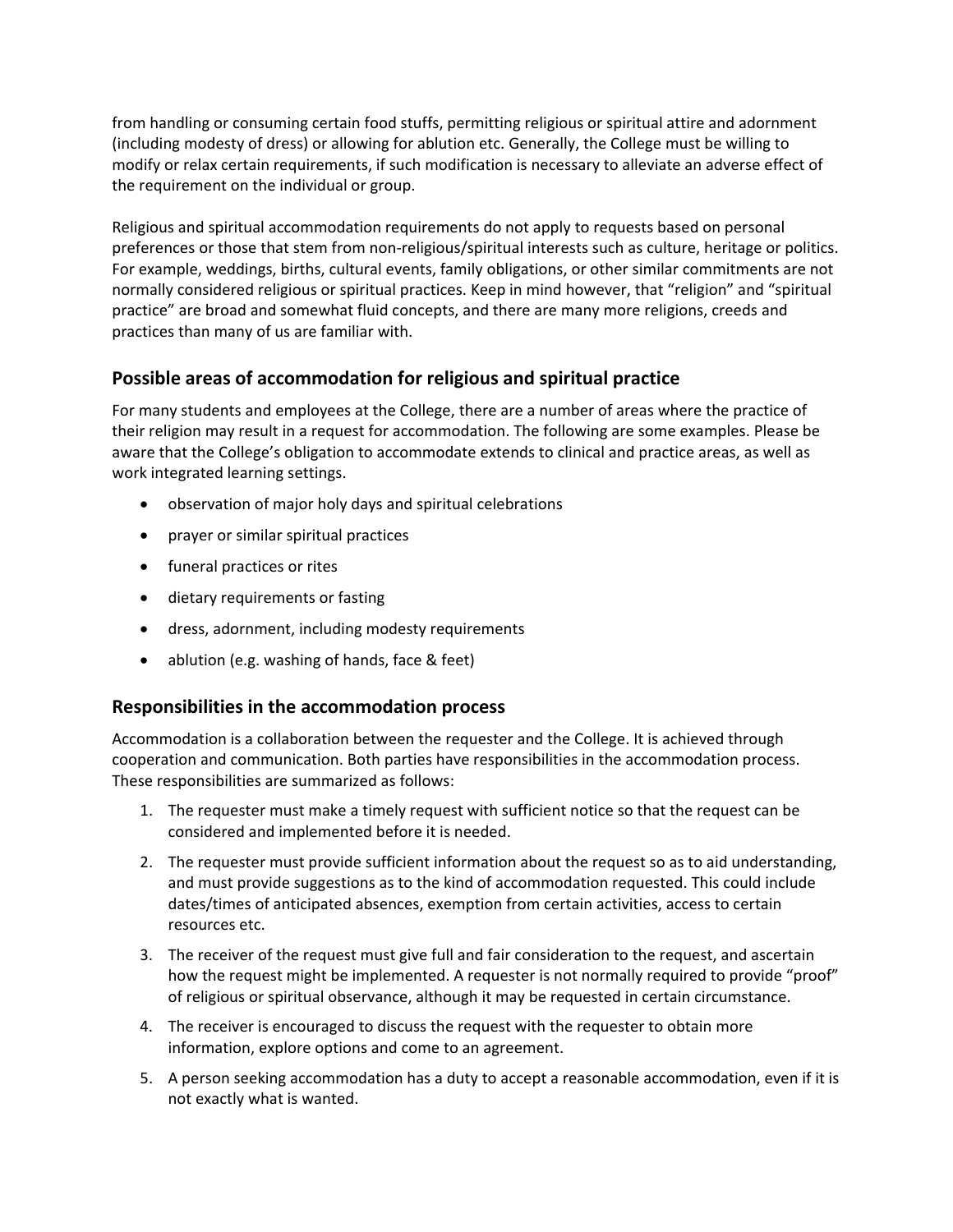- 6. The receiver is required to implement the accommodation, and confirm the accommodation in writing if possible.
- 7. The receiver must seek expert advice if the request appears highly unusual, excessively challenging or untenable.
- 8. The requester must notify the receiver if needs change or if the accommodation is no longer needed. Both the requester and receiver must be willing to review and modify the accommodation agreement if circumstances change or if the agreement is no longer working.

Regardless of any accommodation that is implemented, students must meet the essential requirements of the course or program, and employees must meet the terms and conditions of employment.

#### **Information for students**

It is worthwhile to inform students of College expectations regarding accommodation for religious or spiritual practice as early as possible at the start of the semester. Including information about the accommodation request process in a course outline/syllabus or by a separate handout is helpful. Below is a sample statement:

"The College accommodates students whose religious or spiritual practice interfere with attendance, meeting due dates or sitting tests and examinations. Please inform your instructor during first two weeks of classes if you will require accommodation. Your instructor may require more information regarding your request."

#### **Steps to request and obtain accommodation for religious or spiritual practice**

- 1. Inform your instructor or supervisor about the need for accommodation, preferably in writing as early as possible. For students, this would be within the first two weeks of classes. Include the following information.
	- a. Explain with sufficient detail to aid understanding, why accommodation is required.
	- b. If appropraite, support the request for accommodation with written information from a reliable source about the specific religious or spiritual needs or practices needing accommodation.
	- c. Suggest appropriate accommodation measures.
	- d. Indicate how long accommodation will be required.
- 2. Allow a reasonable amount of time for your instructor or supervisor to reply to your request for accommodation.
- 3. Listen to and consider any reasonable accommodation options that your instructor or supervisor proposes.
- 4. When agreement is reached, ask your instructor or supervisor to write down the terms of the accommodation.
- 5. Cooperate to make the agreement work.
- 6. Advise your instructor or supervisor as early as possible if your accommodation needs to change.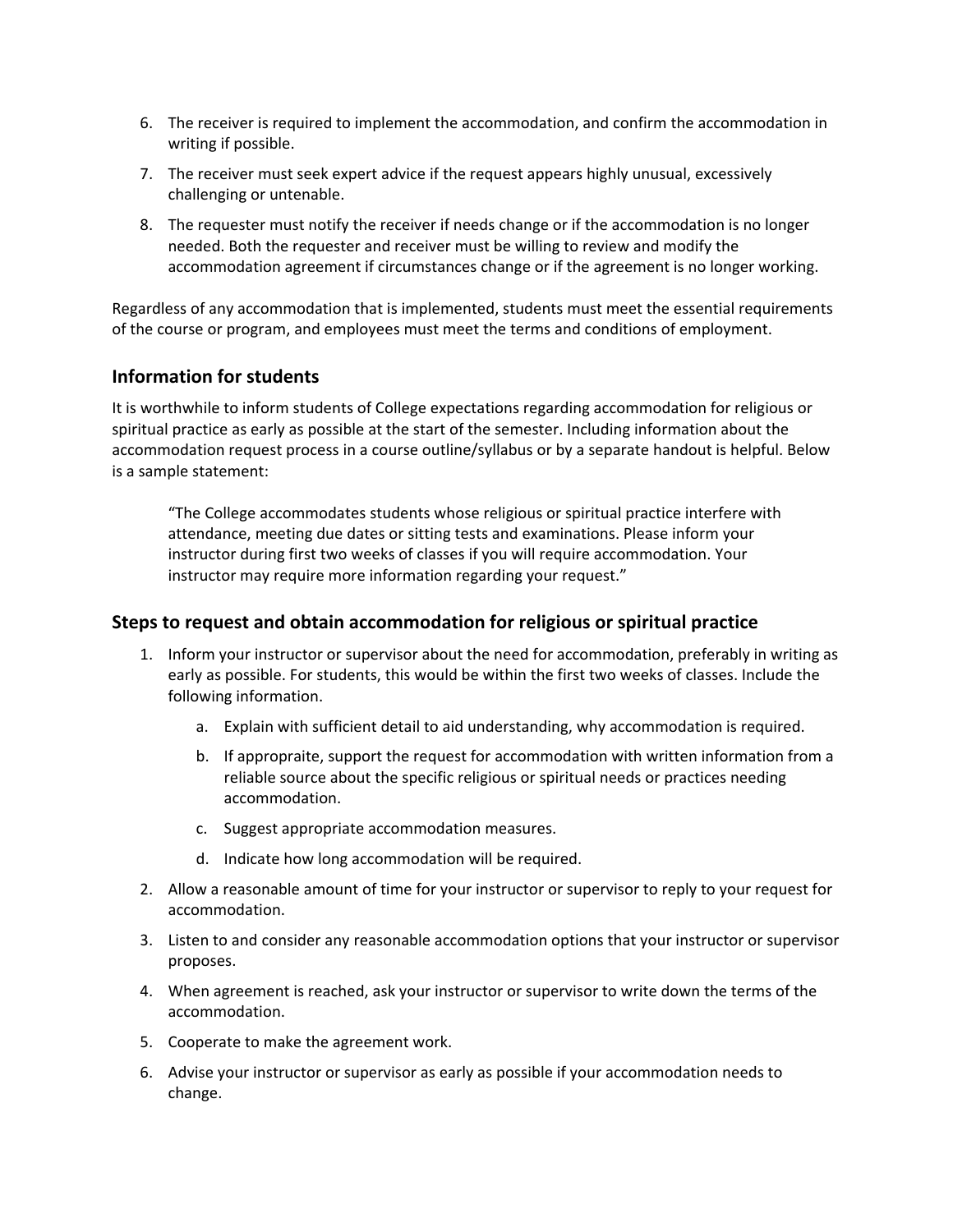7. Tell your instructor or supervisor if the need for accommodation ends.

#### **Exam accommodations for students**

Except in unforeseen circumstances, students seeking accommodation for religious or spiritual practice in the form of an absence from the exam, must submit a formal request to the course instructor as soon as exam schedules are made available. Forms for this purpose are available from the course instructor or on-line (see Appendix). Students must submit a separate form for each course in which exam accommodation is requested.

For students who are registered with Disability Services and have approved exam accommodations, please consult with Disability Services to discuss/facilitate possible exam rescheduling.

#### **Advice and complaints**

- 1. Faculty and staff who would like advice regarding an accommodation request from a student, should contact the Director, Student Conduct & Judicial Affairs.
- 2. Faculty and staff who would like assistance in responding to accommodation requests from indigenous students, should contact the Director, Aboriginal Education and Services.
- 3. Supervisors and managers who require assistance responding to accommodation requests from employees, should contact the appropriate Human Resources Consultant.
- 4. Students and employees who wish to file a complaint alleging that the College failed to provide reasonable accommodation, may contact the Director, Labour Relations and Human Rights

#### **Resources**

The Interfaith Calendar: http://www.interfaith‐calendar.org/ SFU Religious Accommodation (Q&A): http://www.sfu.ca/humanrights/guides‐protocols/religious‐ accommodation.html

#### **Sources**

Alberta Human Rights Commission, Religious Beliefs Information Sheet, April 2016 BC Public Service Agency, A Manager's Guide to Reasonable Accommodation, June 2008 British Columbia Human Rights Code Canadian Charter of Rights and Freedoms Centennial College, Guidelines for Religious Accommodation, February 2007 Ontario Human Rights Commission, Policy on Creed and the Accommodation of Religious Observances, October 1996 University of Calgary, Student Accommodation Policy, Frequently Asked Questions, July 2015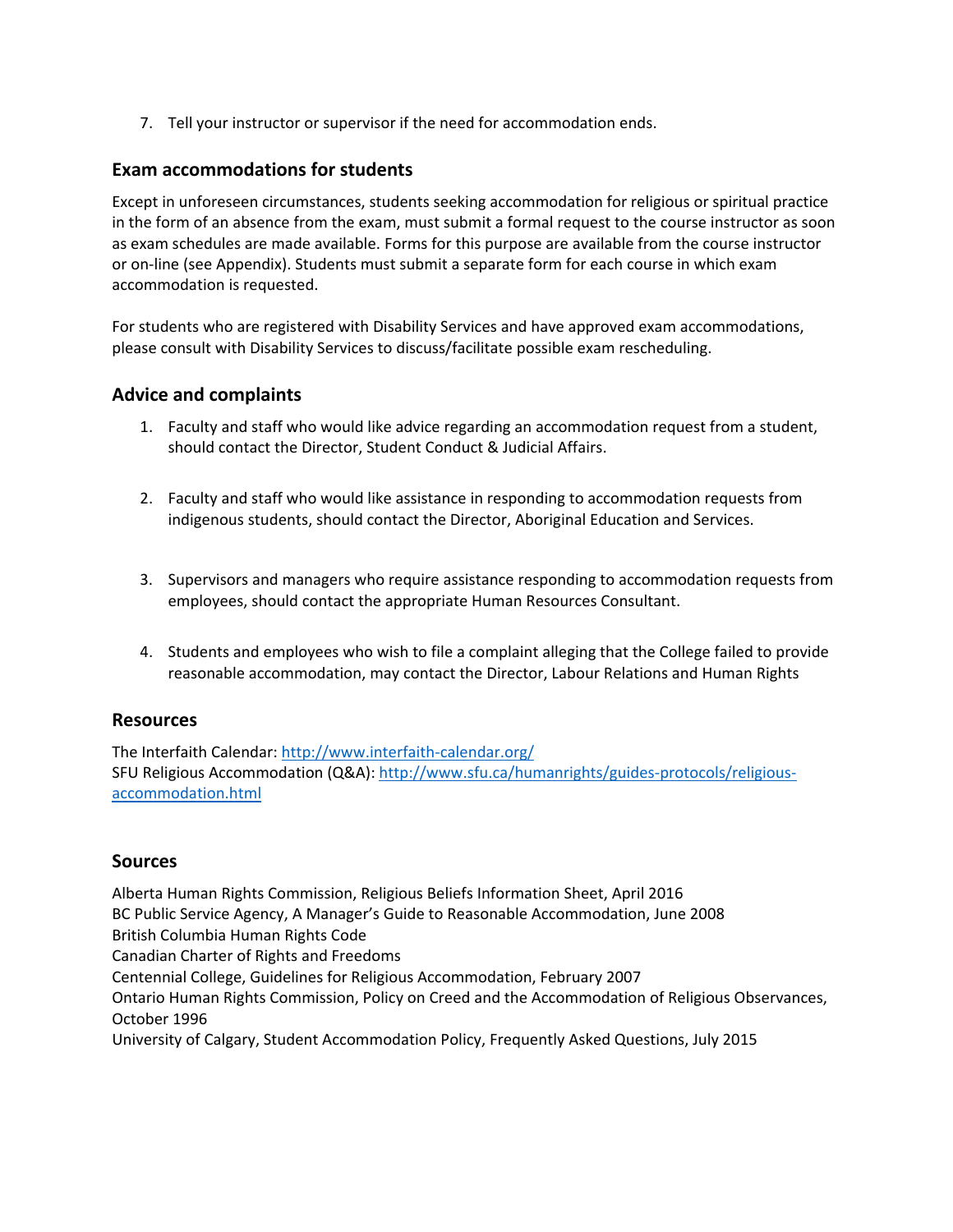# **Appendix**

# **Exam accommodation for religious and spiritual practice**

Students seeking accommodation for religious or spiritual practice in the form of an absence from an exam, must submit a formal request to the course instructor as soon as exam schedules are made available. Students must submit a separate form for each course.

| Date submitted:                  |                                                                                                       |
|----------------------------------|-------------------------------------------------------------------------------------------------------|
| Department:                      | Course name & number:                                                                                 |
| Instructor name:                 |                                                                                                       |
| Student name:                    | Student number:                                                                                       |
| Student signature:               |                                                                                                       |
|                                  |                                                                                                       |
|                                  | I am requesting accommodation for religious or spiritual practice for the following date(s):          |
|                                  |                                                                                                       |
|                                  |                                                                                                       |
|                                  | Briefly outline the reasons for your request and the nature of the accommodation you are requesting.  |
|                                  |                                                                                                       |
|                                  |                                                                                                       |
|                                  |                                                                                                       |
|                                  |                                                                                                       |
|                                  |                                                                                                       |
| copy of the form to the student. | The course instructor will note the agreed upon accommodation at the bottom of the form, and return a |

\_\_\_\_\_\_\_\_\_\_\_\_\_\_\_\_\_\_\_\_\_\_\_\_\_\_\_\_\_\_\_\_\_\_\_\_\_\_\_\_\_\_\_\_\_\_\_\_\_\_\_\_\_\_\_\_\_\_\_\_\_\_\_\_\_\_\_\_\_\_\_\_\_\_\_\_\_\_\_\_\_\_\_\_\_

\_\_\_\_\_\_\_\_\_\_\_\_\_\_\_\_\_\_\_\_\_\_\_\_\_\_\_\_\_\_\_\_\_\_\_\_\_\_\_\_\_\_\_\_\_\_\_\_\_\_\_\_\_\_\_\_\_\_\_\_\_\_\_\_\_\_\_\_\_\_\_\_\_\_\_\_\_\_\_\_\_\_\_\_\_

Agreed upon accommodation (to be completed by the instructor):